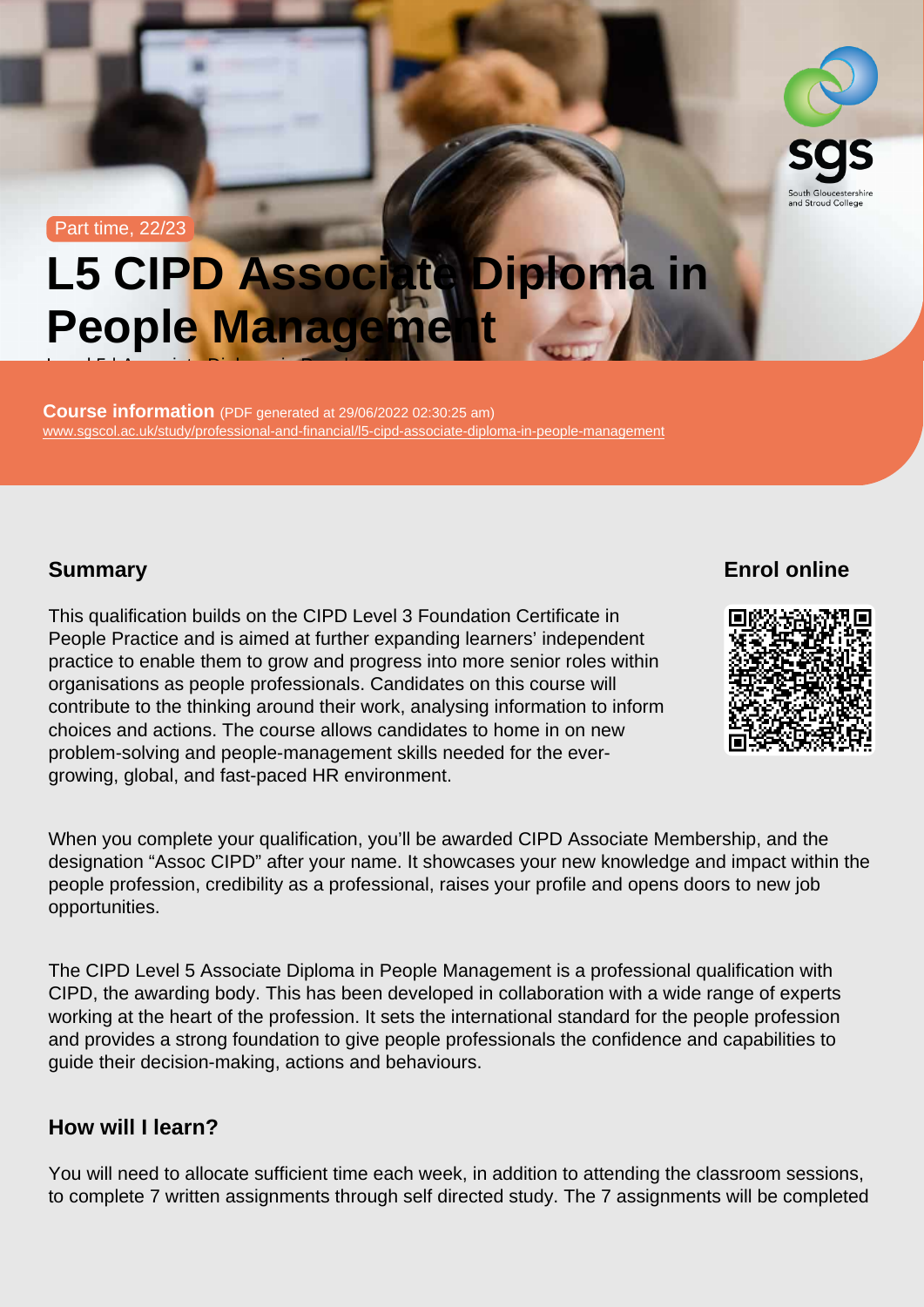over the 2 year period of the course.

You will learn through a combination of taught sessions, activities based on case studies and via private study. Assessment is through written assignments, group and individual presentations and providing written answers to questions. Classes will be delivered through a blended approach with a mixture of classroom at Filton and live classroom sessions at college and on Microsoft Teams. To be awarded the CIPD Level 5 Associate Diploma in People Management, learners are required to successfully complete a total of seven units.

The syllabus for this Diploma consists of the following:

#### **3 Core units**

- Organisational Performance and Culture in Practice
- Evidence-based Practice
- Professional Behaviours and Valuing People

#### **3 specialist units**

- Employment Relationship Management
- Talent Management and Workforce Planning
- Reward for Performance and Contribution

#### **Additional Unit**

Leadership and Management Development

## **Entry Requirements**

It is preferred for candidates to have previously completed a level 3 CIPD qualification to progress to this course. If candidates have not completed the Level 3 qualification but can demonstrate 2+ years of relevant workplace experience (HR/People Practice) and ideally have a degree level qualification, you may be considered on to this course.

It is ideal for candidates to have attained a GCSE English Language qualification at grade 4 (C equivalent) or above due to the nature of this course. Otherwise, candidates lacking the required academic qualifications, but with significant HR/People practice, will still be considered. Prospective learners whose first language is not English must demonstrate a high standard of both spoken and written English to register on to the CIPD qualification. To demonstrate this, a list of acceptable assessments that indicate this level are detailed below. Please note that all assessments must have been taken within the last two years.

- International English Language Testing System (IELTS) Foundation level programmes a score of 5.5 overall with a minimum of 5.5 in each category.
- Test of English as a Foreign Language (TOEFL) internet-based test Foundation level programmes – a score of 71 overall with a minimum of 17 in each category.
- Pearsons Test of English Foundation level programmes a score of 50 overall with a minimum of 50 in each category.

You are required to join the CIPD as a student member at the beginning of the course and remain in membership throughout the course. CIPD Membership fees are paid directly to the CIPD and are